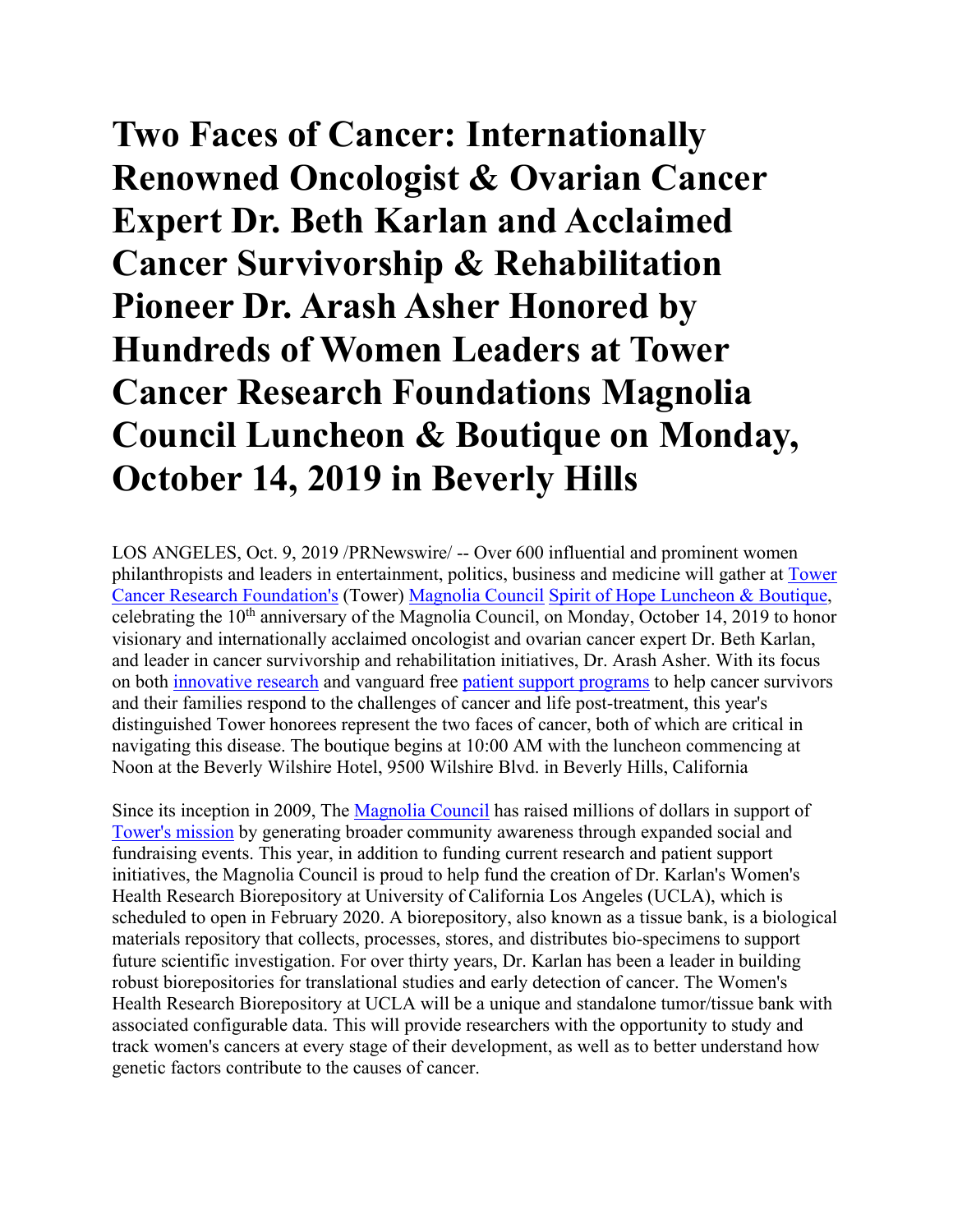Dr. Karlan is Professor and Vice Chair of Women's Health Research in the Department of Obstetrics and Gynecology at the David Geffen School of Medicine, UCLA. She is also the Director of Cancer Population Genetics at the Jonsson Comprehensive Cancer Center at UCLA. Dr. Karlan's research focuses on ovarian and other women's cancers as well as inherited cancer susceptibility. She has authored over 300 research publications and is an American Cancer Society Clinical Research Professor. Dr. Karlan is Editor-in-Chief of the scientific journals Gynecologic Oncology and Gynecologic Oncology Reports. In 2012, Dr. Karlan was appointed by the White House to serve on the National Cancer Advisory Board and in 2015, she was elected to membership in the National Academy of Medicine. In 2018, Dr. Karlan was named a Fellow of the American Society of Clinical Oncology.

Dr. Arash Asher has served as the Director of Cancer Survivorship & Rehabilitation at the Samuel Oschin Comprehensive Cancer Institute at Cedars-Sinai since 2008. He has a special interest in the physical and rehabilitative needs of cancer survivors who continue to experience the effects of their cancer or its treatment. Dr. Asher has led the development a number of unique cancer survivorship programs with his colleagues, including Emerging from the Haze, GRACE and others with the goal of optimizing physical, psychological, and spiritual resilience for patients with cancer. Tower has enjoyed a long and productive relationship with Dr. Asher, working with him on a number of patient support programs, including the GRACE program. GRACE is a groundbreaking 6-week workshop for advanced stage cancer patients, which is designed to help them develop a toolkit for managing the process and challenges of end-stage disease. Designed as an interactive class built upon the philosophy of Dr. Viktor Frankl's classic work "Man's Search for Meaning," the class integrates tools and strategies, including a variety of activities, readings, and practical skills to help participants learn how to cope with fear, how to manage one's cancer journey, exploring redemption, gratitude, and loneliness, the role of humor, harnessing courage and perseverance, creating legacy, and dealing with advanced directives. Dr. Asher's research interests reflect his passion in improving outcomes for cancer patients and he currently has several active studies, including evaluating the role of Qi Gong for chemo-induced neuropathy and studying the impact of Improvisational Comedy on the well-being of breast cancer survivors.

Dr. Asher completed a physical medicine and rehabilitation residency at the UCLA/Greater Los Angeles VA, and a cancer rehabilitation fellowship at MD Anderson Cancer Center in Houston, Texas. He is board certified by the American Board of Physical Medicine & Rehabilitation and Hospice and Palliative Medicine.

In addition to annually investing in the most innovative cancer research via funding select Tower research grants in Southern California, the Magnolia Council also helps fund [Magnolia House,](https://c212.net/c/link/?t=0&l=en&o=2605318-1&h=57180487&u=https%3A%2F%2Fwww.towercancer.org%2Fmagnolia-house-2%2F&a=Magnolia+House) Tower's patient support division.

Magnolia House uses evidence-based research to provide the highest quality survivorship programs to those who have experienced a cancer diagnosis. Some of these constantly evolving programs include Reiki, Yoga, individual therapy, meditation, nutrition, groundbreaking educational survivorship workshops, art therapy and fitness programs customized to participants' abilities with a cancer-specialized instructor. All classes and programs are offered free of charge